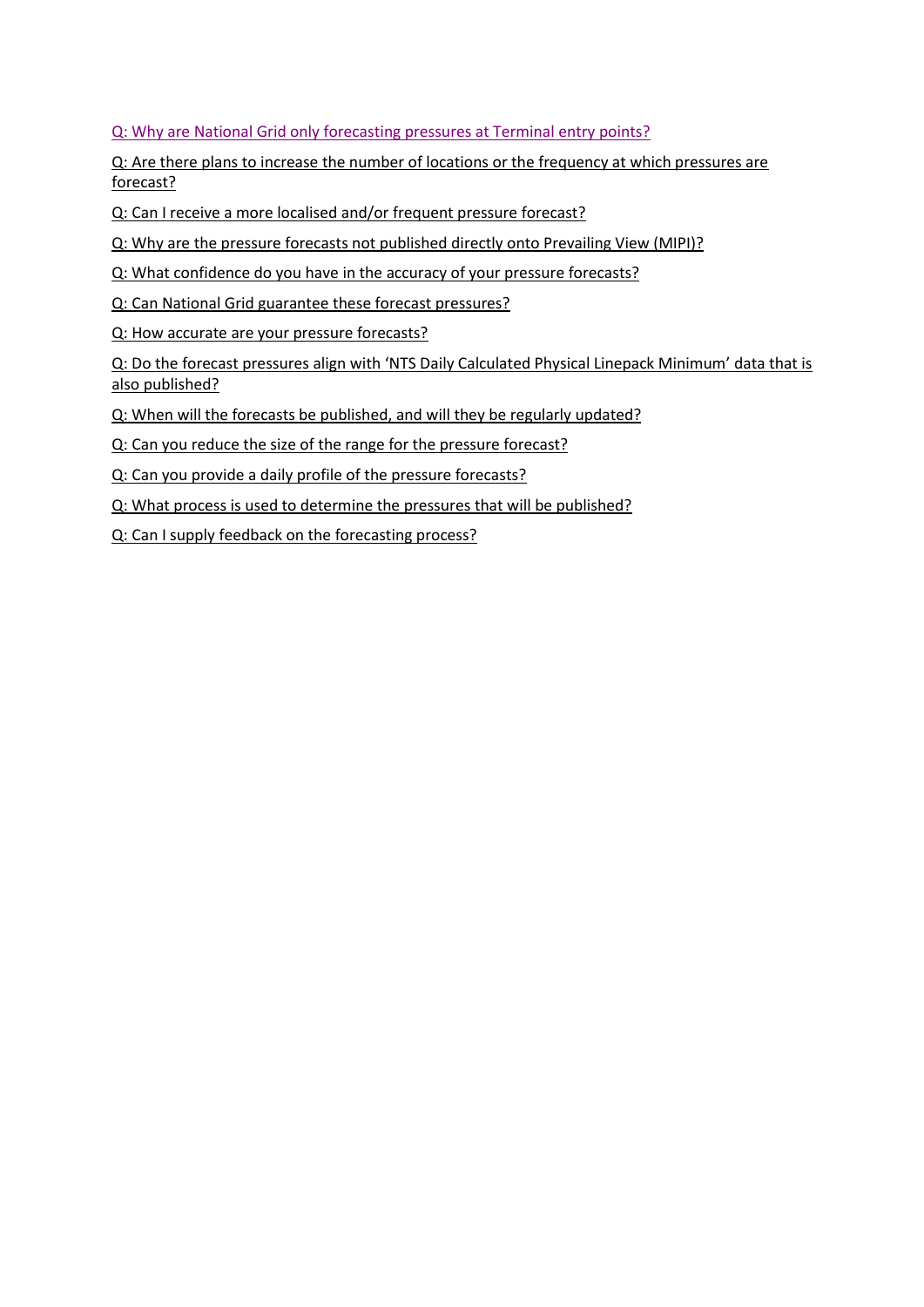<span id="page-1-0"></span>Q: Why are National Grid only forecasting pressures at Terminal entry points?

A: Pressures at Terminal entry points are less sensitive to the daily configuration changes made by the Gas National Control Centre to facilitate the flow of gas around the network. This allows us to forecast narrower ranges with greater accuracy than would be feasible at other locations on the network.

<span id="page-1-1"></span>Q: Are there plans to increase the number of locations or the frequency at which pressures are forecast?

A: This process is an initial proof of concept utilising existing resource capabilities; with data points that we have high confidence in being able give meaningful data for. Expanding the forecast to a greater number of embedded points and maintaining the same level of accuracy will require investment into our systems and process. This is something we would welcome exploring with the industry should the initial data prove valuable.

<span id="page-1-2"></span>Q: Can I receive a more localised and/or frequent pressure forecast?

A: Whilst we are not currently able to offer such a personalised service we would welcome any industry feedback on this aspect to allow us to accurately gauge the appetite and requirements of our customers with a view to expanding our pressure forecasts in the future.

<span id="page-1-3"></span>Q: Why are the pressure forecasts not published directly onto Prevailing View (MIPI)?

A: Based on feedback, the availability of data on MIPI is the highest priority. This is the quickest, lowest cost and least impactful means of increasing our levels of information provision. It also affords us flexibility in quickly adapting and improving the new product going forward.

<span id="page-1-4"></span>Q: What confidence do you have in the accuracy of your pressure forecasts?

A: There are many changeable aspects that can have an impact on the accuracy of our forecast and a large enough range to cover these events would significantly reduce the value of the data. We plan to introduce a confidence factor for each of our forecast pressures. This will be determined by the percentage of time we expect actual pressure to fall within the forecast range. For example, if we expected actual pressure to fall outside the forecast range for 12 hours in the week, this would result in a confidence fact of 93% ((168-12)/168x100).

### <span id="page-1-5"></span>Q: Can National Grid guarantee these forecast pressures?

A: Whilst we make every effort to ensure our forecasts are accurate and meaningful, they are also highly dependent on network supplies and demands, asset availability and optimal operational strategy. Any changes in these aspects post publication can have a large impact on the accuracy of the forecast. As National Grid operates the network in a safe, efficient, economic and equitable manner it may not be possible to meet our pressure forecasts whilst at the same time minimising overall cost of operation to the industry. This operating philosophy is further detailed in our System [Management Principles Statement.](https://www.nationalgrid.com/sites/default/files/documents/System%20Management%20Principles%20Statement%20-%20Effective%20April%202017.pdf)